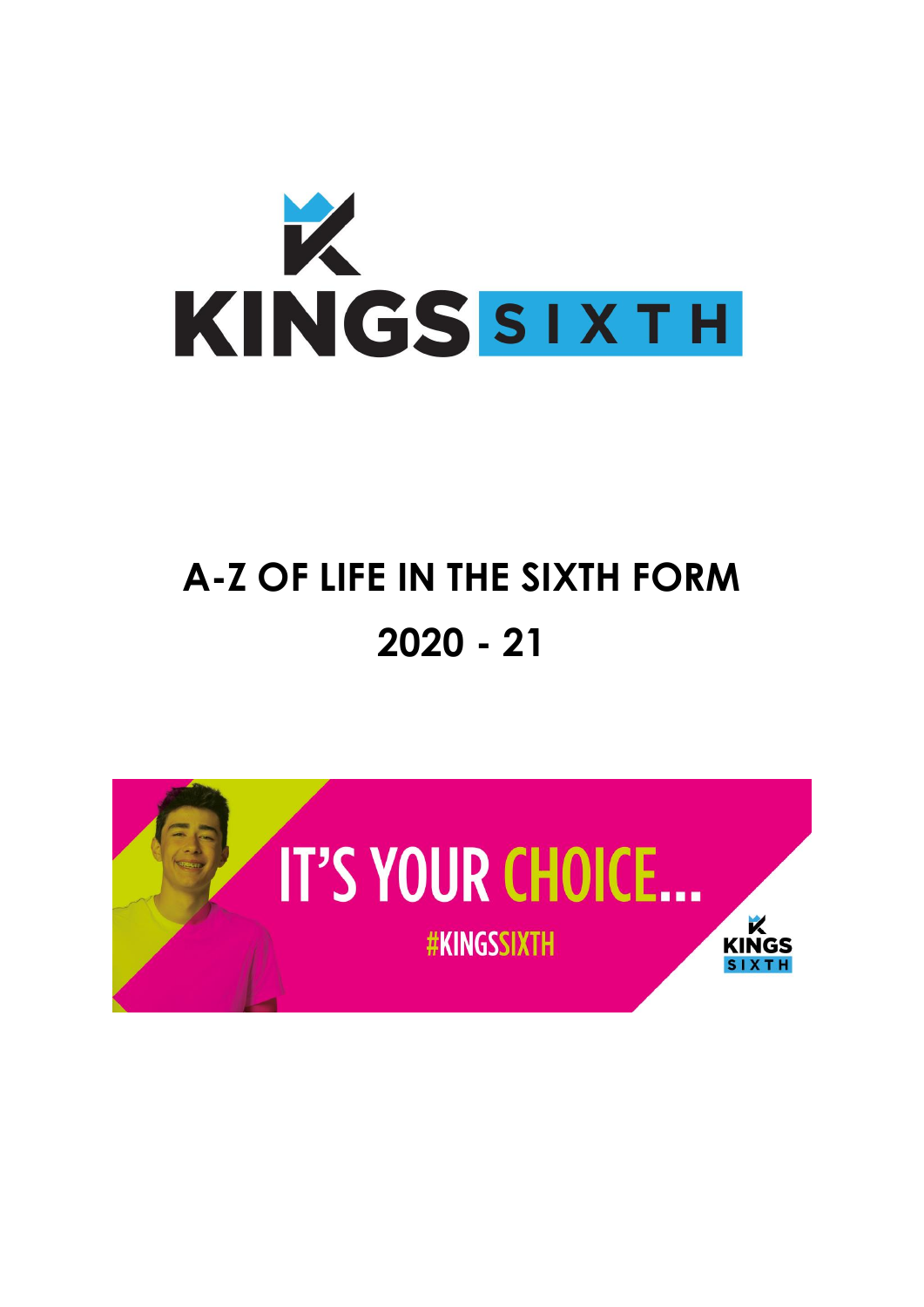# **STAFF 2020 - 21**

| <b>Head of Sixth Form:</b> | Miss R Wright             |
|----------------------------|---------------------------|
| Year 12 Tutors:            | Mrs N Blower              |
|                            | Mr D Parfitt              |
|                            | Mrs J Wilson              |
|                            | Mr G Smith                |
|                            | Mrs E Read                |
|                            | Mr M Wells                |
| Year 13 Tutors:            | Miss G Rebello            |
|                            | Mrs L Tincknell           |
|                            | Ms E Scherer              |
|                            | Ms R Weaving              |
|                            | Mrs R Shirley/Mr A Dennes |
|                            |                           |

\*Senior Tutor Miss S Knightley

**Employability Co-Ordinator** Mrs S Devlin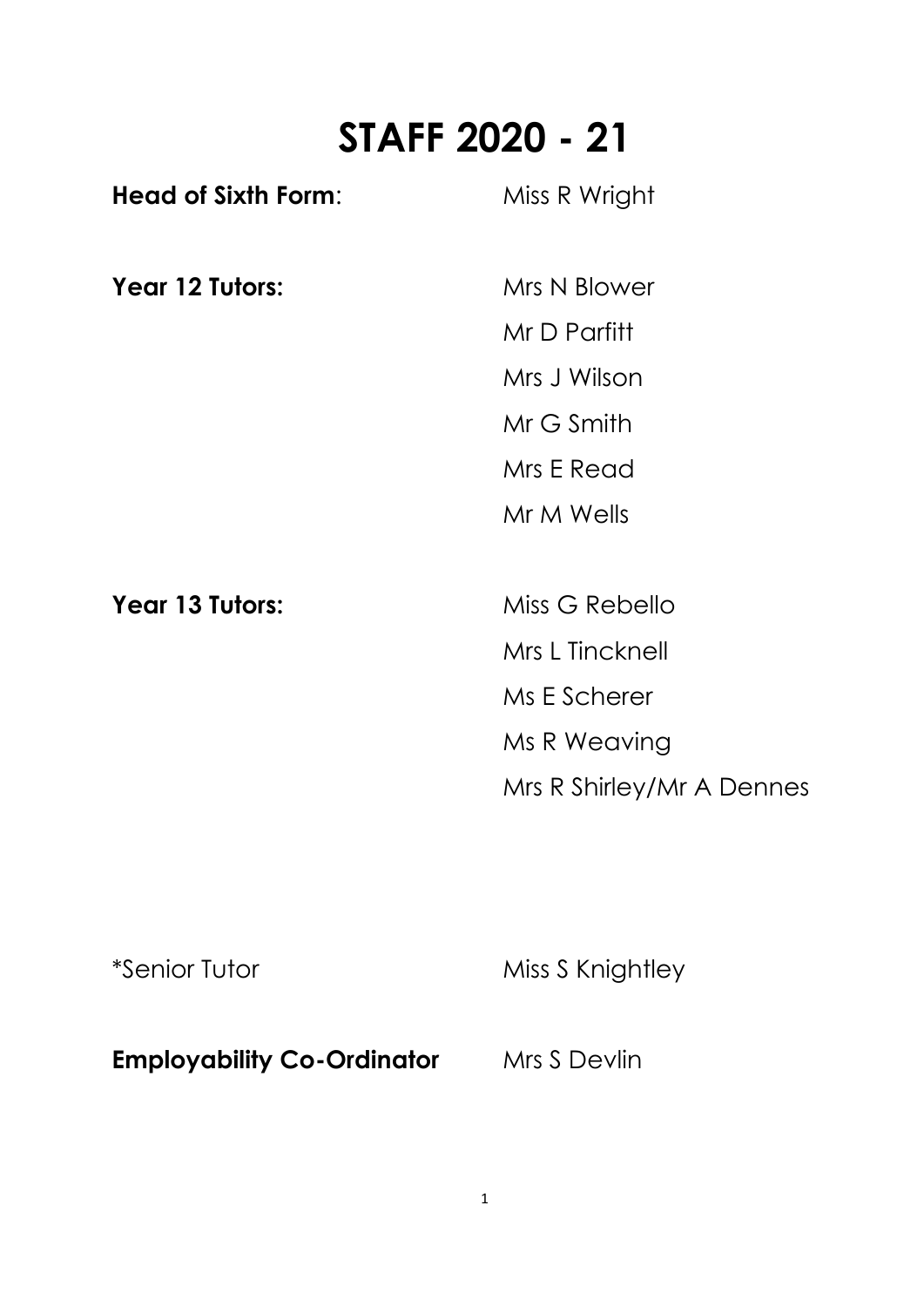**Welcome to Kings Sixth.** Our aim is to provide you with the help and guidance needed both academically and personally to give you the advantages you need in your life whether you move on to higher education, an apprenticeship or to the world of full-time employment. If there is anything you need help with at any time, please do not hesitate to contact your tutor, or Miss Wright. We will be only too happy to help. In the meantime, we hope that you have a happy and successful time in the Sixth Form, and that this guide will be a valuable and informative tool for you. If you think we have left anything out, please let us know so we can include it next year.

| Absence                    | $\overline{4}$ | Extra-curricular                                 | 9  |
|----------------------------|----------------|--------------------------------------------------|----|
| Academic mentoring         | $\overline{4}$ | Extra reading                                    | 9  |
| Alcohol                    | $\overline{4}$ | Files and folders                                | 9  |
| Assemblies                 | $\overline{4}$ | Firefly                                          | 9  |
| Assessment                 | $\overline{4}$ | Holidays (in term time)                          | 10 |
| Attendance                 | 5              | Home study                                       | 10 |
| Behaviour                  | 5              | Houses                                           | 10 |
| Calendar                   | 5              | Kings Fitness and Leisure                        | 11 |
| Car parking                | 5              | Lanyards                                         | 11 |
| Careers                    | 5              | Learning Resource Centre                         | 11 |
| <b>Charities week</b>      | 6              | Leaving school premises during the<br>school day | 11 |
| Church of England status   | 6              | Lockers                                          | 11 |
| Conferences                | 6              | Lunch time and break time                        | 11 |
| Course transfer or changes | 6              | Mobile phones/devices                            | 12 |
| Deliberate learning        | 7              | Open Day visits                                  | 12 |
| Directed study             | $\overline{7}$ | Oxbridge                                         | 12 |
| Dress code                 | $\overline{7}$ | Paired reading                                   | 12 |
| Driving lessons            | $\overline{7}$ | Period 9                                         | 12 |
| Drugs                      | 7              | Post - 16                                        | 13 |
| Duke of Edinburgh Award    | $\overline{7}$ | Private study                                    | 13 |
| Employment                 | 8              | Re-sits of GCSE subjects                         | 13 |
| Enrichment                 | 8              | <b>Rising Stars</b>                              | 14 |
| Examinations               | 8              | Senior Team                                      | 14 |
| Extended Project (EPQ)     | 8              | Sixth form study room, computer                  | 14 |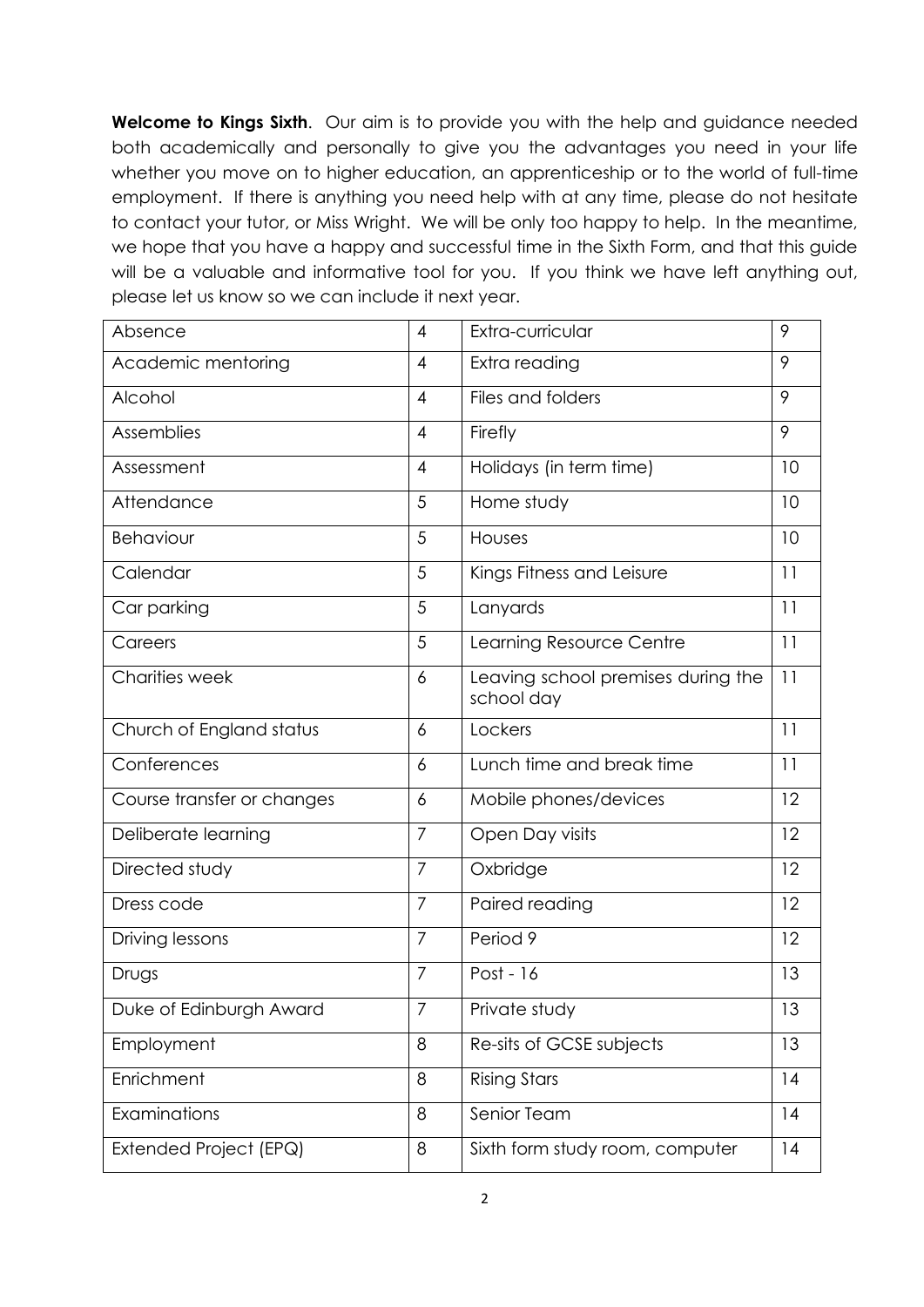| room (SIX) and the cafe |    | <b>Target Grades</b>  |              |
|-------------------------|----|-----------------------|--------------|
| Smoking                 | 15 | Tutor groups and time | <sup>6</sup> |
| Sports Academy          | 15 | <b>UCAS</b>           | 6            |
| Study Skills            | 15 | volunteering          | <sup>6</sup> |
| Summer schools          | 15 | Work Experience       | 6            |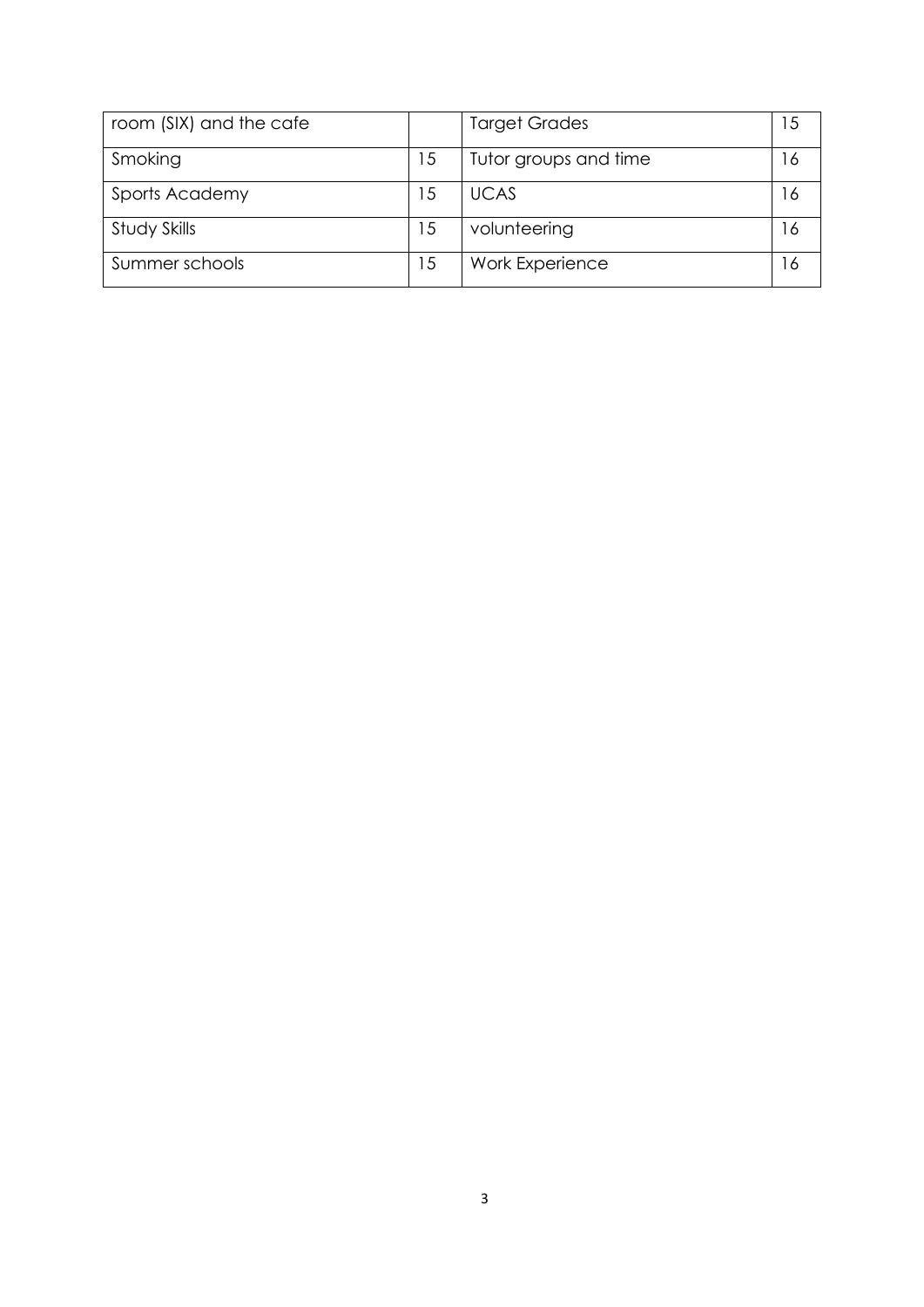# **ABSENCE**

If you are absent from school, for whatever reason, one of your parents should telephone the absence line or email on each and every day of your absence to state the reason. The number is 01934 745304 and it is available 24 hours, the email is [absence@kowessex.co.uk](mailto:absence@kowessex.co.uk) If you need to be absent for a period of time, such as for an appointment during the day, we ask that you obtain your tutor's permission and sign out at the main reception.

# **ACADEMIC MENTORING**

This takes place after each grade review. You will meet with your tutor regularly to discuss your academic and personal progress in school. You will have an opportunity to talk about any issues you may have, and to receive guidance on what is important for you, whether it is organising your files, or planning your future career path. The Head of Sixth Form will liaise with staff about students who are not on track. There is a clear follow up procedure for those who are causing concern. Students should be aware that this may involve letters to parents, meetings with staff, withdrawal of home study or an insistence that you attend directed study periods and may in some cases result in students being asked to leave a course, or the school if they are not meeting their targets or our expectations.

#### **ALCOHOL**

Students are not permitted to bring alcohol onto the premises, consume alcohol at any time during the school day or attend school under the influence of alcohol, regardless of whether you are 18 or not. Students who do so risk exclusion.

#### **ASSEMBLIES**

We have one assembly a week, and attendance at this is compulsory. It is the only time we meet as a Sixth Form, and there are often important messages from students and staff alike. Guest speakers as well as members of the Senior Leadership Team, other staff and students lead these assemblies. Assemblies currently take place every Tuesday.

#### **ASSESSMENT**

As well as the usual tests, mock practice papers and assessment within subjects, students receive regular formal grade reviews. It is worth noting that there is both an assessment week and PPE (Pre Public Exam) week in year 12 helping to inform those grade reviews (see Exams later in A-Z). There is also an opportunity to meet with subject teachers once a year at Parents' Evening.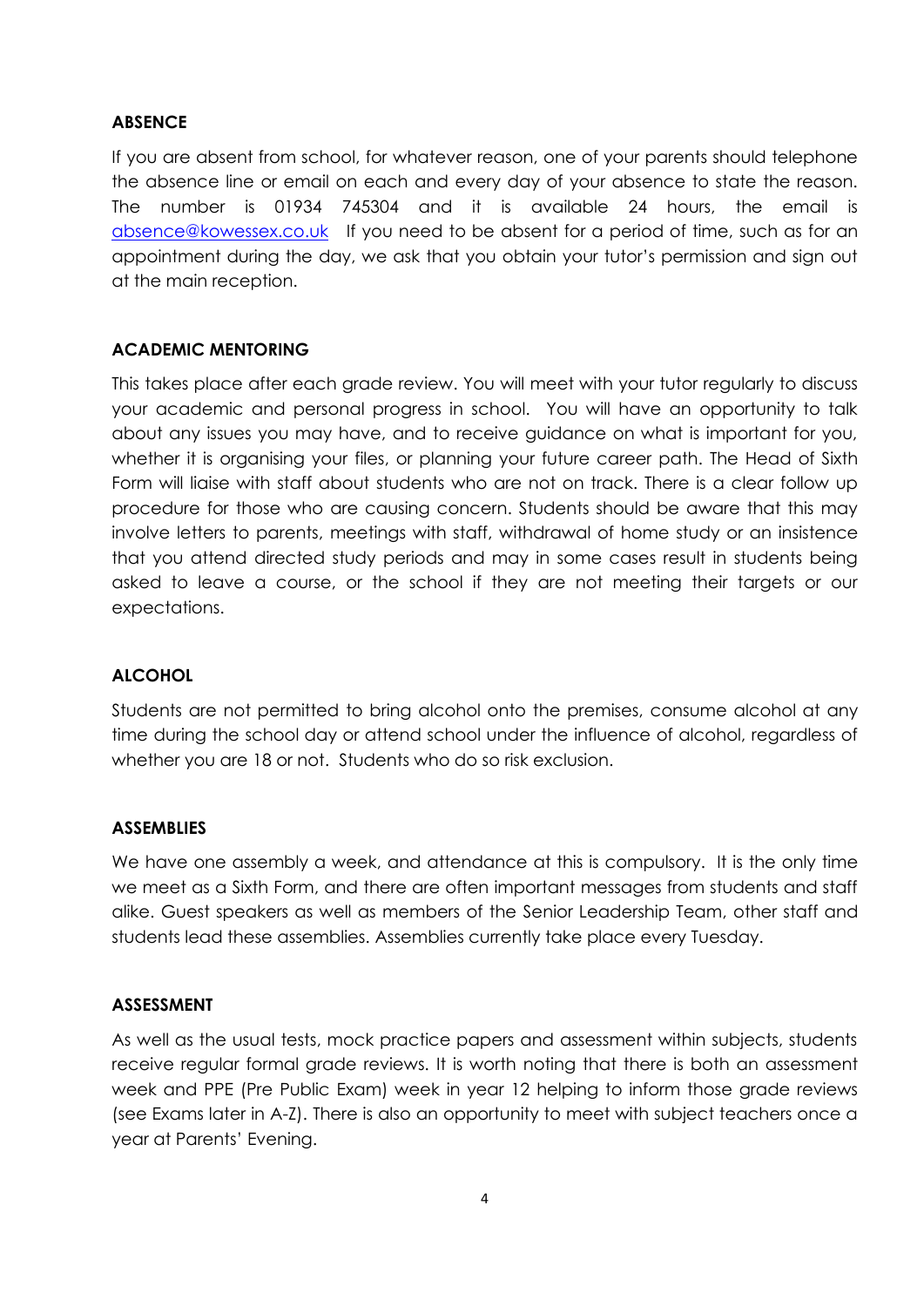# **ATTENDANCE**

Belonging to Kings Sixth is a full-time commitment. We ask you to be here full time and on time, every day. We don't do pick and mix. Attendance at morning registration is a legal requirement and it is a vital time for communication. Regular attendance is crucial to ensure good grades at A Level. Missing just one lesson can have a significant impact on your learning. We expect you to attend all lessons, and where you fail to do so without good reason, a system is in place to follow this up with you and your parents, both at subject level and with the Head of Sixth Form. Failure to attend lessons may result in you being asked to leave the course, the Sixth Form, or paying for your own exam entries, depending on the circumstances. Please ensure you communicate any reasons or support required for attendance to your tutor or Head of Sixth Form

#### **BEHAVIOUR**

Students in the Sixth Form are role models for the rest of the school, and we expect the behaviour of those having chosen to study beyond GCSE to be exemplary. Should you fail to meet our high expectations, a system is in place to follow this up with you and your parents, both at subject level and with the Head of Sixth Form. As a last resort, you may be excluded from school on a temporary or permanent basis.

# **CALENDAR**

The calendar is available on the school website. This is regularly updated so please check on a weekly basis.

#### **CAR PARKING**

Students are asked to minimise cars and mopeds being brought on to school site. A limited number of car parking spaces are available. Some car parking spaces are available nearest the school in the leisure centre car park, while others are in the Memorial car park (NOT by the science block, which is reserved for staff). There is currently not a pass system, although one may be reintroduced if parking becomes a problem.

#### **CAREERS**

Mrs Devlin, our Employability Co-ordinator is available in the Sixth Form block to help offer advice and guidance on career paths and higher education. We have extensive careers information completely devoted to the needs of year 12 and 13. We run a comprehensive programme for students and parents during year 12, consisting of a number of conferences, trips, and evenings during which we inform and guide students on employment, apprenticeships, courses, universities and finance. In 2020 – 2, if these are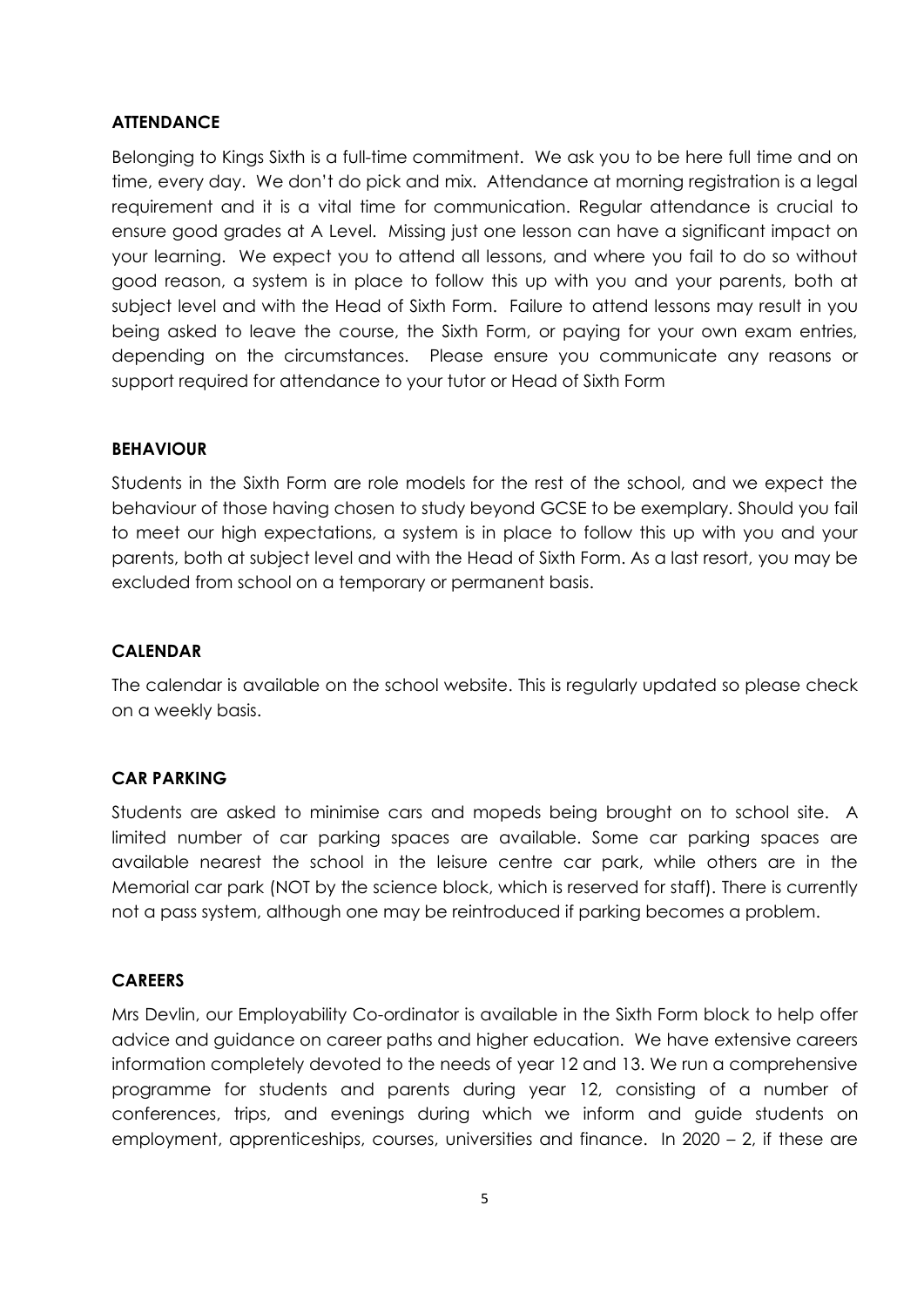not possible, we will supplement wherever possible with virtual experiences. Your tutor and Head of Sixth Form will also play a big role in helping you make the right choices.

# **CHARITIES WEEK**

For many, Charities Week is the highlight of the Sixth Form year. The Senior Team lead the activities with the help of many other year 12 and 13 students, and the fact that this is a completely student-led enterprise makes it a very special week. Charities are chosen each year, and students raise money in a variety of ways – talent contests, autograph auction, gunge the teacher, Rock and Roll Years, to mention just a few. Every year we raise thousands of pounds for charity – last year it was over £10,000. This sum is usually divided between the charities chosen, historically this has been three.

#### **CHURCH OF ENGLAND STATUS**

The Kings of Wessex is a Church of England School. As such, attendance at our church service at St Andrews once a term is statutory for all students of the school, including the Sixth Form.

#### **CONFERENCES**

Enrichment activities are an important part of your education, and as such, we organise a number of conferences throughout the year, where the timetable may be collapsed in order to provide opportunities for you. Some of these will take place on the Focus Days. Examples are our Drugs/Medical/IT/Religious/Political/Driving Conferences, which rotate over the two years. All of these experiences look extremely impressive on your CV and UCAS applications to universities or colleges and are a vital aspect in your development.

#### **COURSE TRANSFER OR CHANGES**

Students are required to study at least three A Levels or a BTEC Diploma/Cambridge Technical and one A Level. Some students may be studying four A Levels and in exceptional circumstances this may be negotiated to five, but **students are not allowed to only study for two A Levels or 1 BTEC diploma alone.** This is because you are not deemed to be a full-time student as the number of hours studied amount to being a part-time student. As a school and not a college, we cannot accept part-time students in year 12. It is possible to change courses within the first month at the discretion of subject staff. In this case, you need to get a form from Head of Sixth Form and obtain signatures from all members of staff concerned as well as your parents. If you wish to drop a subject, you need to go through the same process making sure that you are taking no less than the minimum required qualifications. Please note if a course is full you may not be able to change unless a space becomes available.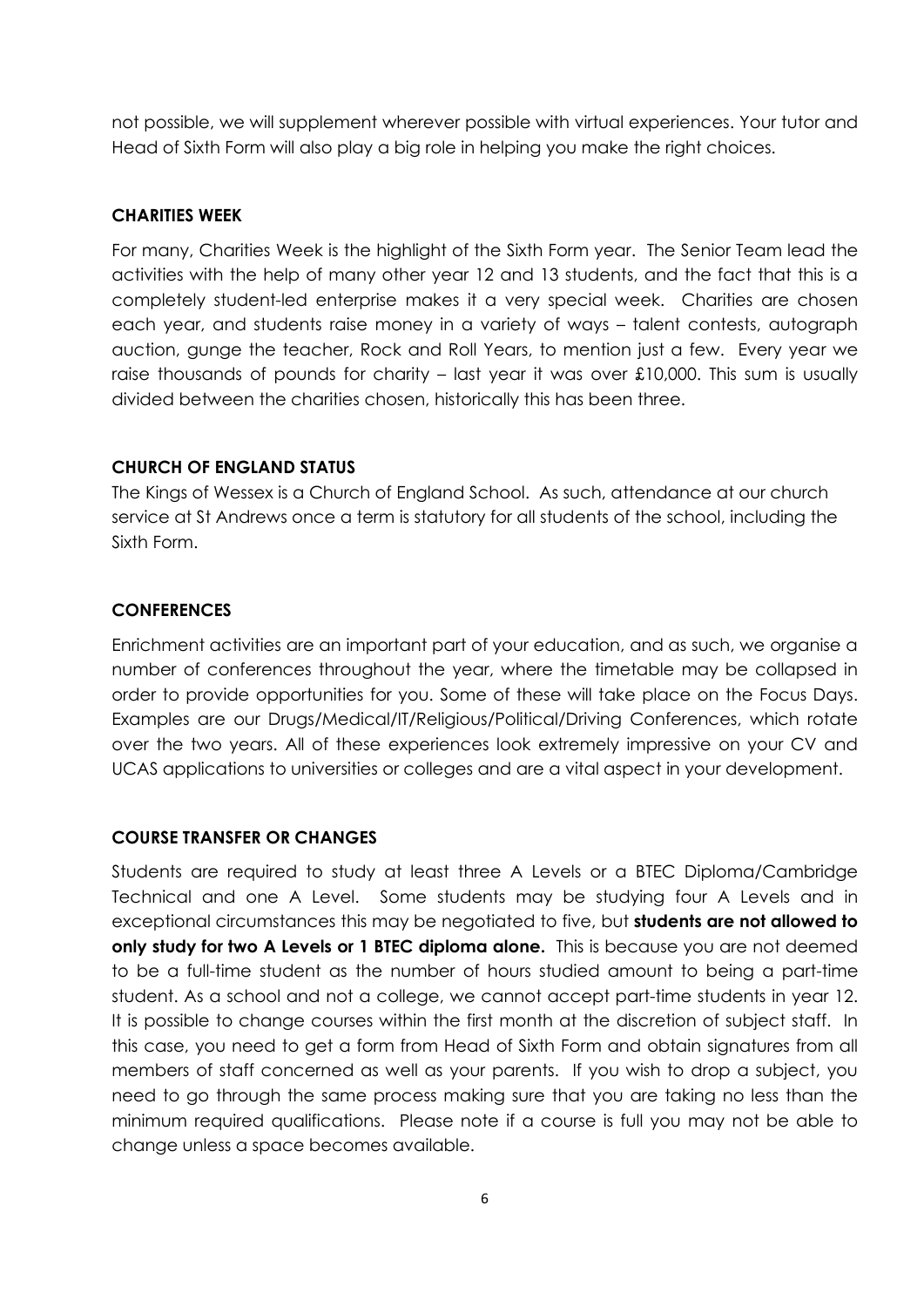#### **DELIBERATE LEARNING**

Learning tasks, that are available in the Sixth Form Folder on Firefly, are useful tasks to undertake at any time to consolidate your knowledge in that subject.

#### **DIRECTED STUDY**

If you fall behind in your work or you are not working at your target level, your tutor will set targets with you and monitor progress. Attendance at directed study periods may be made compulsory until you are back on track. A system is in place to follow this up with you and your parents, through your tutor and the Head of Sixth Form. Failure to attend directed study sessions may result in you being asked to leave the course, the Sixth Form, or paying for your own exam entries depending on the circumstances.

#### **DRESS CODE**

You are asked to attend school dressed in a smart and respectable manner suitable for advanced study at Kings Sixth. Whilst we do not insist on a uniform of any kind we do ask that extremes of clothing, very short skirts, low or strappy tops for the girls, or radical styles are not worn to school as we wish to sustain a professional approach to work. Students are asked not to wear hats or hoods inside the school building.

#### **DRIVING LESSONS**

It is recommended that you do not take driving lessons during the school day. Where this is absolutely unavoidable, please ensure that they are only booked during non-contact periods. Please bear in mind that any school activities such as extended tutor or conferences, which are part of the weekly timetable, take precedence over driving lessons. It is your responsibility to look forward at the calendar. You must get permission from your tutor to book lessons during the day, and then sign out and back in again at the school office.

#### **DRUGS**

The school has a clear policy for dealing with drug-related incidents should they occur during the school day, or on school trips and visits. The dealing in, possession of illegal drugs or legal highs, their misuse or being under the influence in school will normally result in permanent exclusion.

#### **DUKE OF EDINBURGH AWARD SCHEME**

This is an excellent qualification to have on your CV and a brilliant opportunity to gain a certification for enrichment activities. The elements covered include: service, skill, physical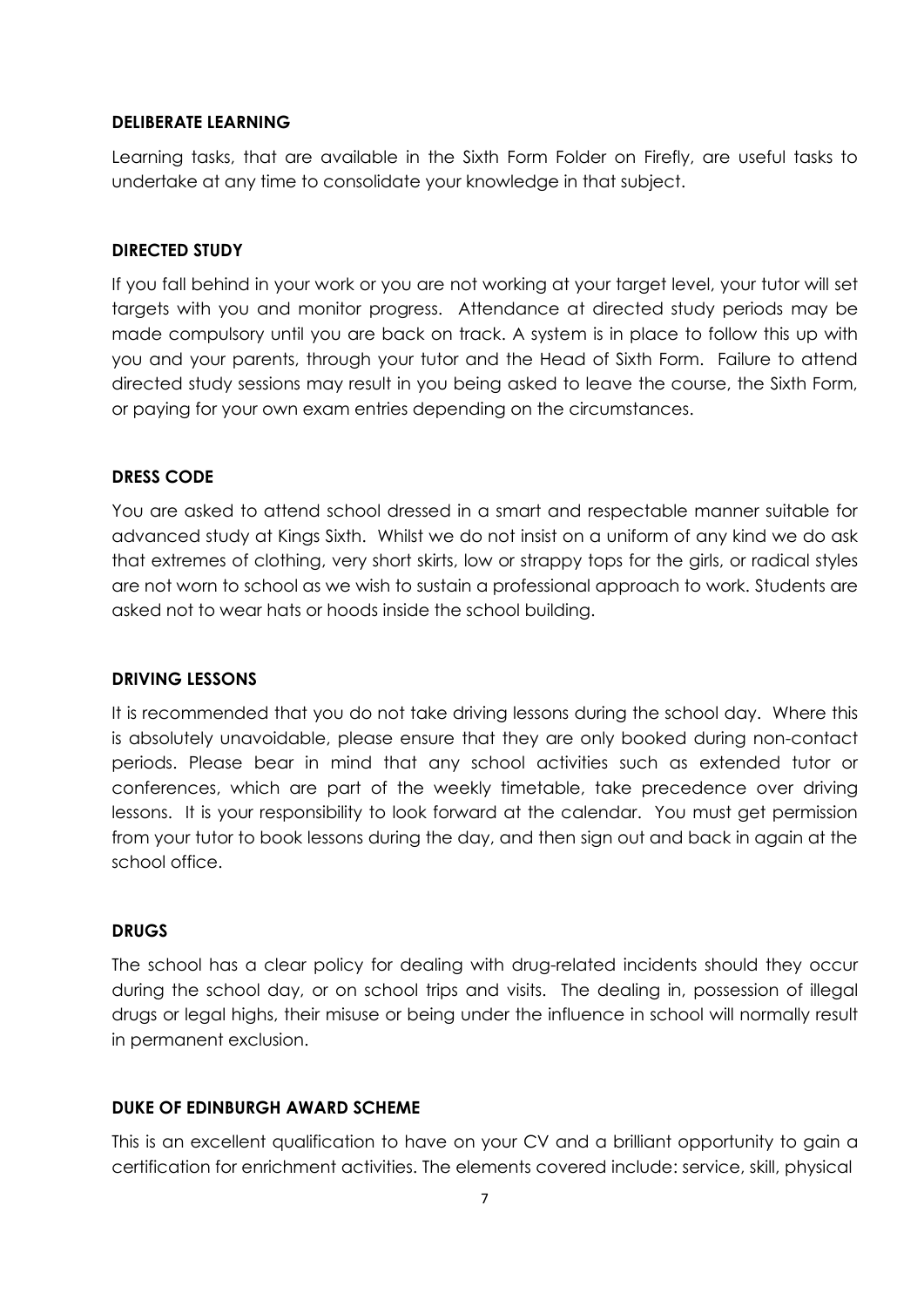recreation and expedition tasks. Universities really value the D of E award, and it is equally widely recognised by employers as all participants contribute in a positive way to the community, as well as being a valuable opportunity to build leadership skills.

#### **EMPLOYMENT**

It is strongly recommended that you spend no more than two work sessions per week in part-time employment (i.e. one evening and Saturday morning, or all day on a Saturday). This should amount to no more than 10 hours. Experience has shown that any more time spent in employment is detrimental to students' examination performance. It is against the law to work during school hours, and you need to be aware that you and employers are liable for prosecution if you are in work during the school day.

#### **ENRICHMENT**

We run a number of opportunities every year for students to enrich their curriculum and these are both academic and extra-curricular. Examples of such activities could include participation in the Duke of Edinburgh Award Scheme, paired reading, work experience, peer mentoring. There are also numerous opportunities to participate in the wider life of the school with activities such as house sports, Charities week, student voice and working in subject departments. The enrichment programme runs through the tutor time and period 5 on a Wednesday afternoon. If there is something that is not offered then we will fully support students in starting up their own enrichment activity. All students are required to be committed to the enrichment programme and are expected to attend on Wednesday afternoon.

#### **EXAMINATIONS**

A-level examinations take place in the May/June of year 13. During year 12 and 13 there will be both assessment weeks and PPE weeks (Pre Public Examinations) which will inform grade reviews. It is essential you show through these assessments that you are on track to meet your target grade. Predicted grades for year 13 will be based on these assessments and will be shown on your UCAS application or application for employment on completion of year 13. Where attendance, effort or coursework have not been satisfactory on any part of the course, we also reserve the right to charge you for exam entry.

#### **EXTENDED PROJECT (EPQ)**

The extended project is a qualification which promotes independent and in-depth research into an individual project. Year 12 students can opt to take part in this initiative through the Wednesday afternoon enrichment programme. It usually takes the form of a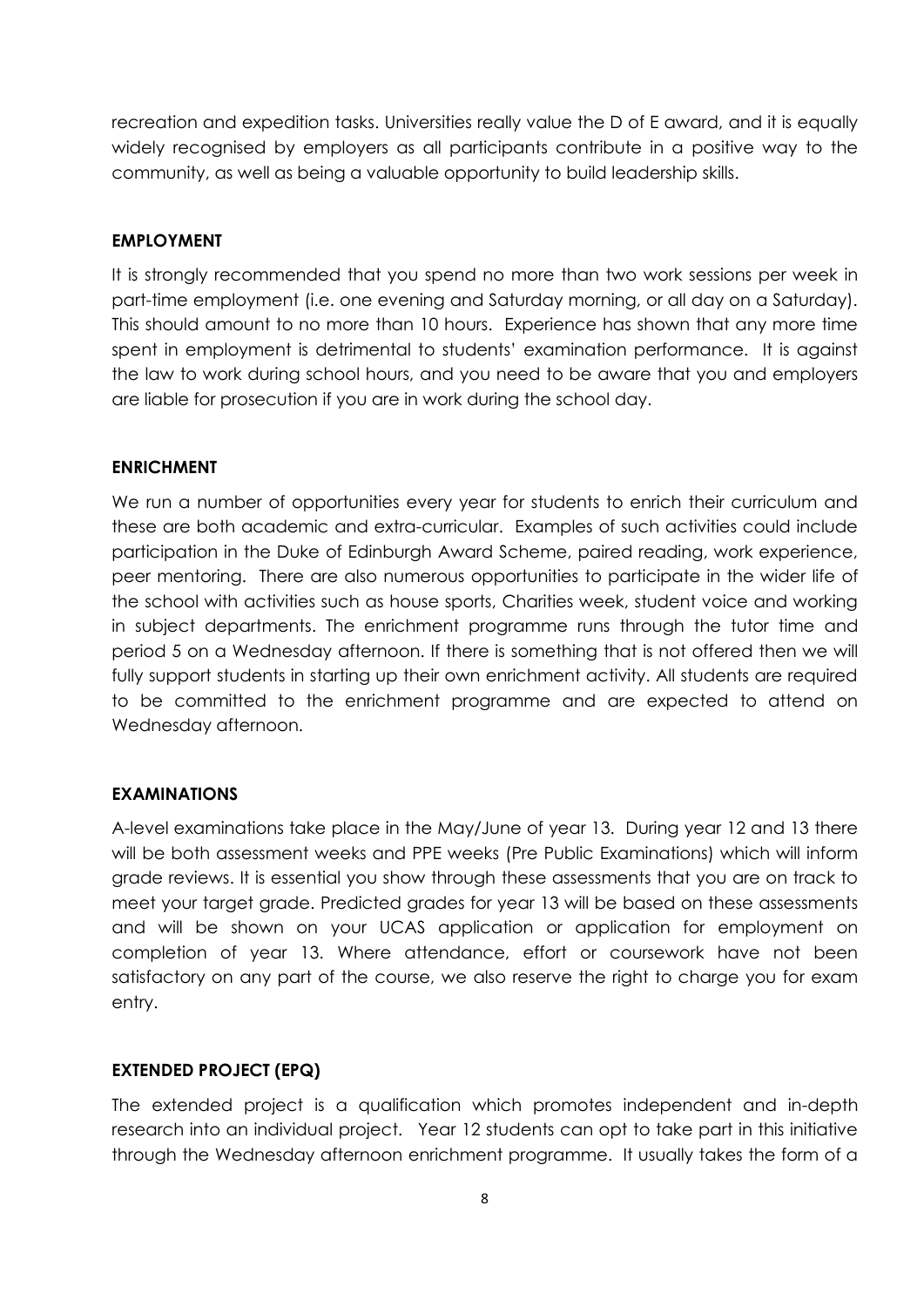5,000 word dissertation and logbook chronicling their progress. Students work with a supervisor who will facilitate and track their progress throughout the process. There is a final presentation which is delivered in the spring of Year 12 or September of Year 13. The assignments are marked and sent off to the exam board to be moderated and results (A\*- E) are issued in the following August or January. Universities welcome this qualification, which carries additional UCAS points for students, and it comes highly recommended. It gives Sixth Form students an opportunity to study something which really interests them, and which may not be on their curriculum, whilst at the same time developing their independent research and study skills.

# **EXTRA CURRICULAR**

There are a wide range of clubs and activities that take place throughout the year. Art, music and performing arts provide a large programme of events and the PE department run sports fixtures and clubs through Sports Academy. Other activities on offer include D of E, Rotary Youth Leadership Award, public speaking, the National Citizenship Award, IT, masterclasses, plus a range of trips and visits. If something is not happening that you would like to happen, you are very welcome to start a club of your own. If you would like help with this, see Head of Sixth Form. Students in the Sixth Form are strongly encouraged to participate in at least one extracurricular activity.

#### **EXTRA READING**

Extra reading will provide you with context and understanding for your subject and is supplementary to set work. Extra reading will increase your depth and breadth of knowledge. A folder under Sixth Form, called **extra reading,** on Firefly captures suggested extra reading by subject.

#### **FILES AND FOLDERS**

It is important that you start as you mean to go on and that you organise your work in appropriate folders, using colour coded dividers where necessary. If you are disorganised, your learning will be disorganised and this will impact on your performance and the retention of information.

#### **FIREFLY**

Firefly is our online learning platform that can be accessed by both parents and students. Firefly works just like any other website. From the homepage you can select tabs that show the Subject pages and information on House, Clubs and Activities, Sixth Form and Student Services.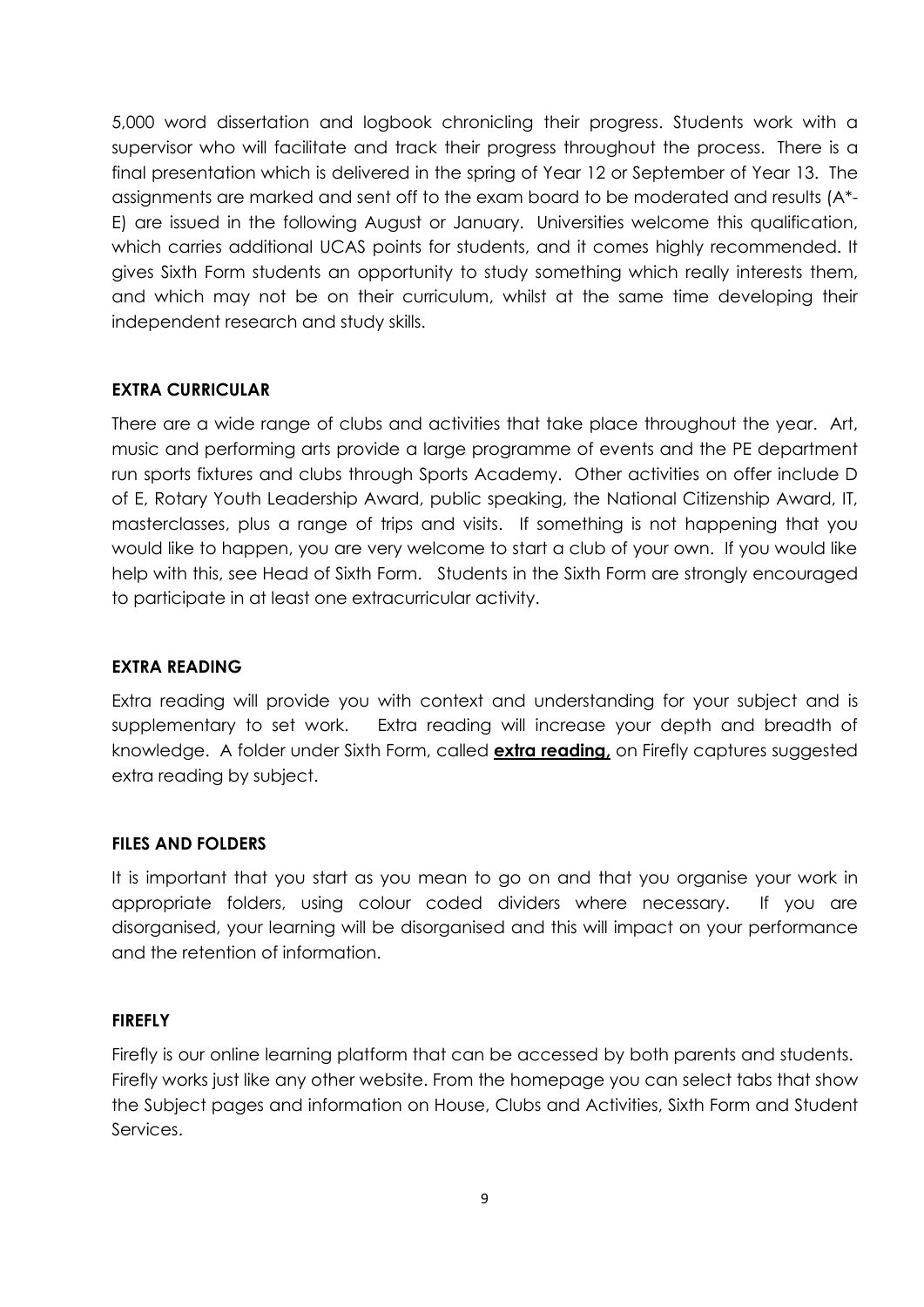All teachers use Firefly to set homework tasks. You can log on to your Firefly account and clearly see what work you need to complete and by when. Alternatively you can download the Firefly student planner app to your tablet or phone to receive notifications of homework tasks.

Parents have an account to log on to Firefly. By logging on to Firefly they will be able to see information regarding the student, in particular, details of their timetable and teachers. If parents select the link by the name of the student they will view the tasks that they have been set. This is a record of the homework that has been set for the student. This information will include the date set, date due, the subject, teacher and a short description of the task. Any resources such as PowerPoint files or video clips can also be attached. It will also show when the task has been completed.

To log on to your Firefly page please go to the website: [https://kow.fireflycloud.net](https://kow.fireflycloud.net/)

Firefly is constantly being updated by staff. You can use this resource to help with revision and to extend your own learning alongside the homework tasks that will be set via Firefly.

# **HOLIDAY (taken during school time)**

Requests for family holidays are normally denied in line with national government policy on attendance. We ask that parents apply in writing to request permission in every case so that we are aware of every absence, but please do not be offended if we do not grant permission. We consider attendance vital to exam success and this policy reflects this. Only in exceptional circumstances will holidays be officially authorised.

#### **HOME STUDY**

Home study is awarded to those students who are on track to achieve their target grades and whose attendance is above 95%. Students nominate the periods they wish to take as home study (5 in year 12, 10 in year 13) by completing the home study agreement in order to access this privilege.

#### **HOUSES**

All students are placed in a House. The four houses are Tintagel, Avalon, Camelot and Lyonesse. Sixth Formers are encouraged to take the lead in the variety of activities on offer and serve as House Captains. The House Captains for 2020 - 21 are:

Senior House Captain – Ruth Day. House Captains – Hannah Bolt, Tom Bishop, Elisha Gill, Luca Hervada, Jenni Hughes, Cameron Richards and Heather Scott.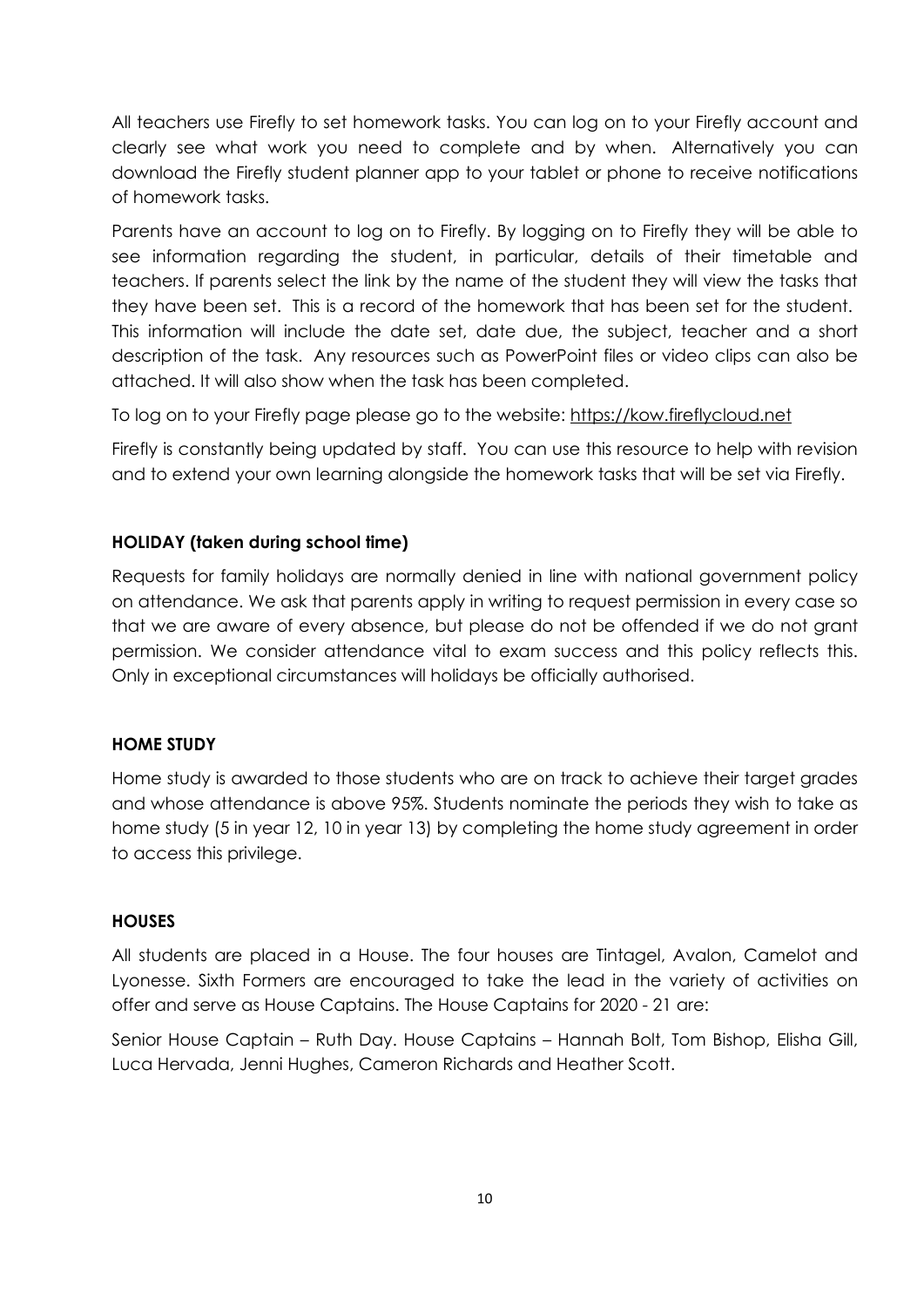# **KINGS FITNESS AND LEISURE**

The leisure centre is available for Sixth Formers to use throughout the day. Facilities include a fitness room, studio, sports hall and swimming pool and Sixth Formers are entitled to membership at a reduced rate. Please see the Leisure Centre manager for up to date details and prices. Students wishing to use the leisure centre during the day will need to sign out at reception and sign back in during a non-contact period.

# **LANYARDS**

All Kings Sixth student must wear their lanyard for identification at all times when on the Academy site. This is essential to safeguard all students on site.

# **LEARNING RESOURCE CENTRE**

The LRC is open throughout the day from 9.00am to 3.45pm and provides a wide range of resources and services including photocopying, scanning, laminating and binding. Sixth Form students have priority in using the computers throughout the day in study periods. LRC staff are on duty during the day to offer advice and assistance. Eating and drinking are prohibited in the LRC, and it is a designated quiet area.

# **LEAVING SCHOOL PREMISES DURING THE SCHOOL DAY**

You will be allowed to leave the school premises to go into the village during nonteaching time provided it is for a specific reason and has been agreed by your tutor. For example, to go to the bank, post office, shop, doctor etc. You must also sign in and out at the school office. This is important for health and safety reasons and in case of a fire alarm. **You are not allowed to go home during the school day without permission.** You will be permitted 5 lessons of home study over the fortnightly timetable as long as you are on track with both achievement and attendance (see home study).

#### **LOCKERS**

All students have the opportunity to use a locker, which are in the Sixth Form area. Students are required to provide their own padlock and are asked to respect usage by others.

#### **LUNCH TIME AND BREAK TIME**

Sixth Form students are allowed off site at break and lunchtimes and when doing so are asked to be respectful of our local community and to avoid congregating in large groups. Again students need to sign in and out at reception.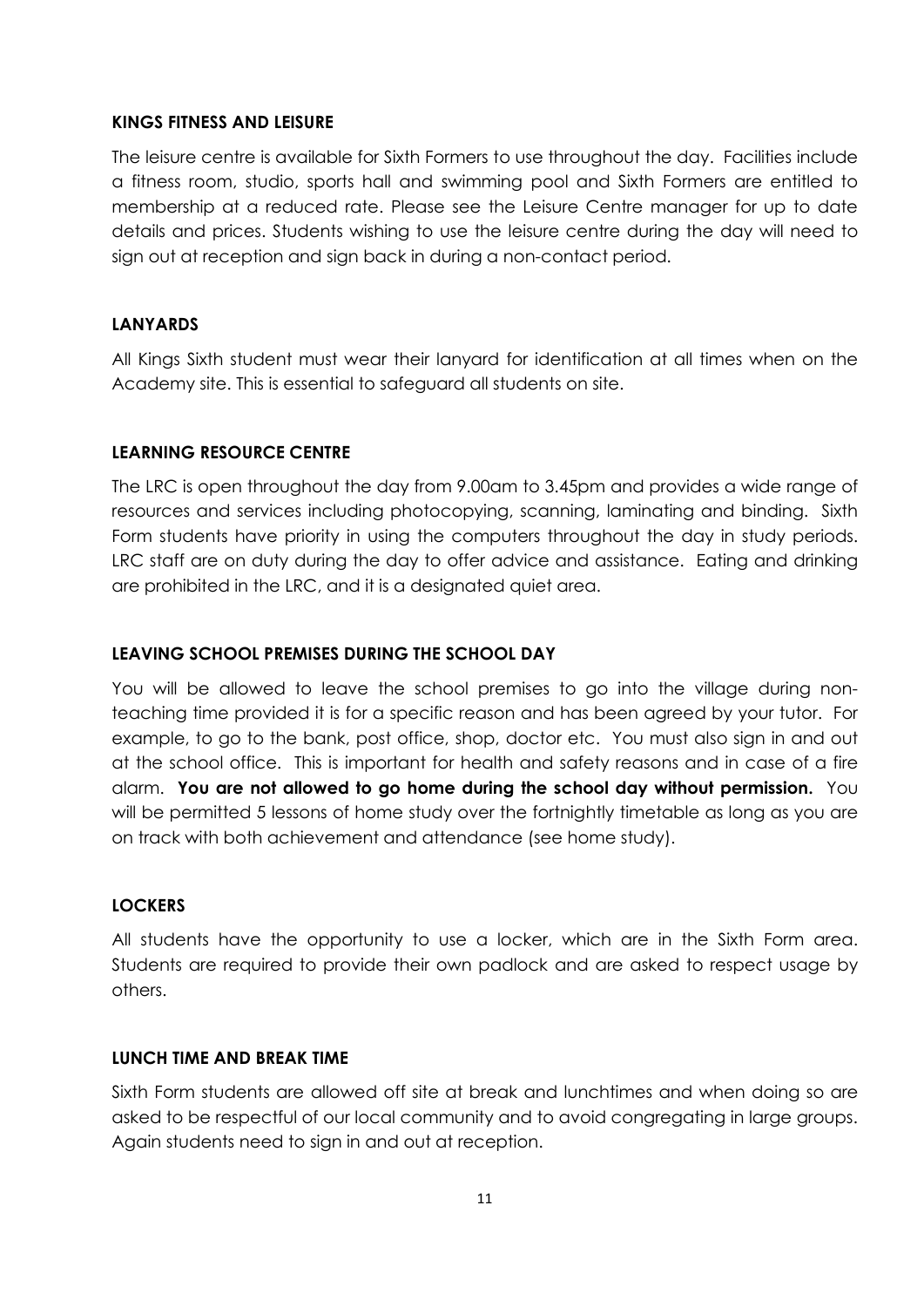#### **MOBILE PHONES/DEVICES**

Students in the Sixth Form do not have to have a mobile phone agreement, but we expect courteous use of mobile phones and iPods around school, and for them to be switched off during lessons. As the Academy is a 'no mobile phone zone' Sixth Form students are requested not to use their mobile unless in a Sixth Form only area e.g. common room. Sixth Form students are reminded to use mobile devices responsibly at social times, including communication through social media.

#### **OPEN DAY VISITS**

Open day visits to universities are encouraged to research and inform your next steps, but you will need to fill in an open day form and have it signed by all your subject staff and tutor so that we can inform the office of your planned absence. Completed forms should be given to the office.

#### **OXBRIDGE**

The term given to the top universities – Oxford and Cambridge. You need to have excellent GCSE grades to be considered for either of these universities, and be predicted top grades at A-level. Potential candidates are identified by staff, or, more exceptionally may request to be included in the programme that prepares students for applications. As a part of a scheme called Higher Education Plus, HE+, for students, we run visits to Oxbridge, focussed sessions about what is expected and mock interviews as preparation.

#### **PAIRED READING**

Many Sixth Formers choose to help lower school students by listening to them read on a regular basis in order to increase their literacy and social skills. This takes place during tutor time in the LRC and we are always keen to have more volunteers to help. See also entry under Rising Stars.

#### **PERIOD 9**

All students will have eight taught periods for each A Level subject or equivalent. Students will also have a period 9 for each subject. In period 9 you and your class will all be available, enabling you to work collaboratively eg. presentation practice or teamwork.

#### POST-16

The Kings of Wessex is a 13-18 Academy and the majority of students continue their education at Kings through to the age of 18. Under the Government's Raising the Participation Age (RPA) agenda, all students must now be in education or training in some form until the age of 18. The Sixth Form has approximately 300 students and an exciting programme of A Level and vocational subjects is on offer, together with a broad enrichment curriculum. Most students continue to further full-time study, at university or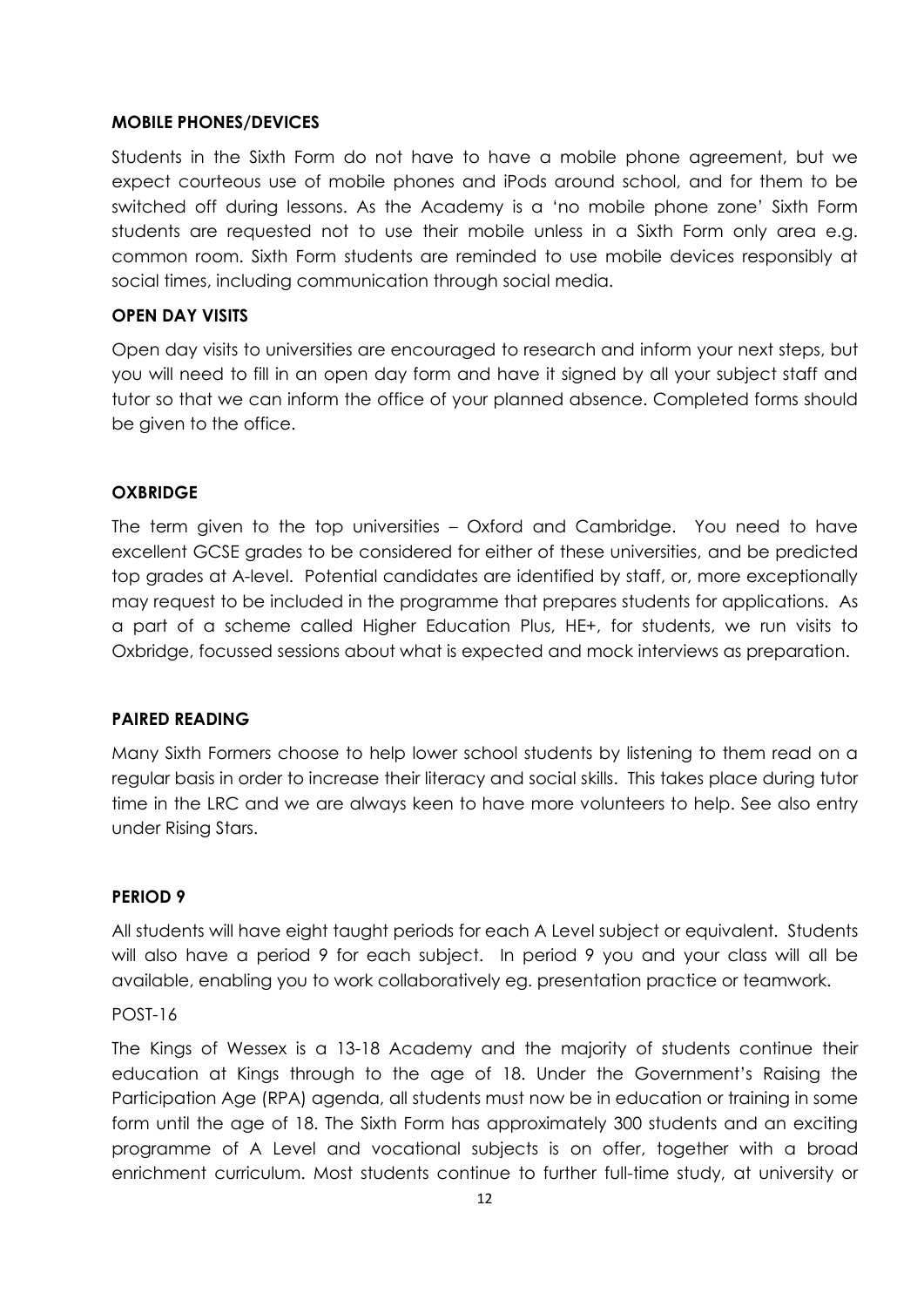through an apprenticeship. The guidance and support that our students benefit from is second to none. Students receive detailed information about the Sixth Form in the autumn of Year 11, followed by an open evening for both students and parents in October and a taster day for students in November. The current Sixth Form prospectus and an A-Z of Life in the Sixth Form are available on our website.

#### **POST-16**

The Kings of Wessex is a 13-18 Academy and the majority of students continue their education at Kings through to the age of 18. Under the Government's Raising the Participation Age (RPA) agenda, all students must now be in education or training in some form until the age of 18. The Sixth Form has approximately 300 students and an exciting programme of A Level and vocational subjects is on offer, together with a broad enrichment curriculum. Most students continue to further full-time study, at university or through an apprenticeship. The guidance and support that our students benefit from is second to none. Students receive detailed information about the Sixth Form in the autumn of Year 11, followed by an open evening for both students and parents in October and a taster day for students in November. The current Sixth Form prospectus and an A-Z of Life in the Sixth Form are available on our website.

# **PRIVATE STUDY**

Private study is an essential part of your course and the ability to plan your own study without close supervision is an important and yet difficult element in your Sixth Form work. It is essential preparation for further education. There is no such thing as a 'free period' in the Sixth Form and it is vital that you organise your private study work in a systematic way and establish a regular routine for completion of weekly work assignments. If you fail to make good use of private study time your learning will suffer and your suitability for continued study may be called into question. For most subjects, teachers advise that where no specific homework is set, you should follow up lessons with at least the same amount of time revising the information or concepts learnt, and making notes to consolidate your learning. See also deliberate learning and extra reading.

#### **RE-SITS OF GCSE SUBJECTS**

If you do not have grade 4 GCSE English and Maths on entry to the Sixth Form, it will be necessary to re-take either or both of these subjects. All employers and universities expect these qualifications as a bare minimum. Extra lessons are arranged, and you should enrol on these courses if you did not achieve at least a 4 in either English or Maths in year 11. If you have achieved a grade 4 but wish to try to improve your grade, please speak to Head of Sixth Form.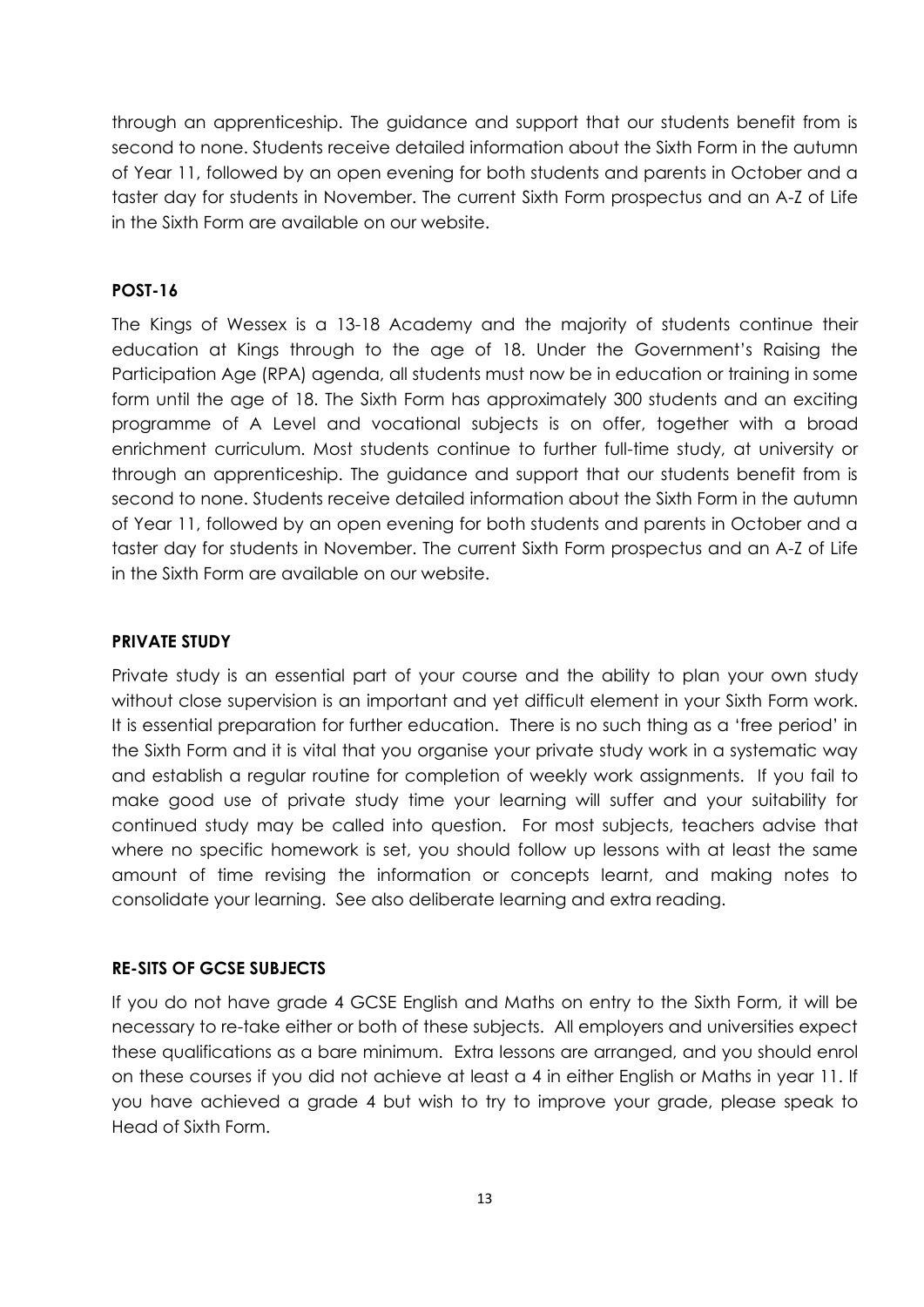# **RISING STARS**

In Kings Sixth there are a large number of opportunities to develop your softer skills through volunteering to mentor/coach those in lower school. There are a number of opportunities to do this; peer mentoring, peer listeners, paired reading, homework helpers and LRC monitors. Every participant is awarded for every 15 hours (or equivalent) through certification as a 'Rising Star'. See also entry under paired reader.

# **SENIOR TEAM**

The senior team consists of a Head Boy, Head Girl, and Deputies. This year your team are:

**Head Boy** Toby Rant

**Head Girl** Grace Dodd

**Deputy Head Boys** Ben Cave-Calland and Harvey Godwin

**Deputy Head Girls** Amy Anderson and Bettine Harris

In addition to the positions above there are also Senior Students as House Captains (see Houses entry) and student Committee Leads.

Committee Leads in 2020 - 2021 are Tilly Hallett, Anna Horackova, Alice Jones, Rebecca Meldon, Emma Moncrieff, Sarah Moreman and Gabi Radzisewska

Students first apply and are then voted for by their peer group and their teachers in the January of year 12. There are a number of selection rounds that usually include public speaking and interviews. Through these, students are shortlisted and formally interviewed for the available places. Students take up their positions after February half term of year 12 and finish at the time of the election of the new team the following year.

# **SIXTH FORM STUDY ROOM, COMPUTER ROOM (SIX) AND THE CAFE**

The Sixth Form study room is your social area, which it is your privilege to use during study periods and break times. Please help to keep the study room in good condition, clean and tidy. You can play music at break and during lunch-times but it is prohibited during lesson times, as we expect students to use study periods for that purpose, and use break times for socialising. This room is still often referred to as the common room. The computer room (SIX) is equipped with computers, should be kept clean and tidy, and used for quiet study at all times. The Cafe is the eatery within school. Drinks and light snacks will be served in the Cafe throughout the school day for Sixth Form students. A Sixth Form only area is designated within the Cafe and is available for a short break from study or discussion work in small groups during study periods and break times.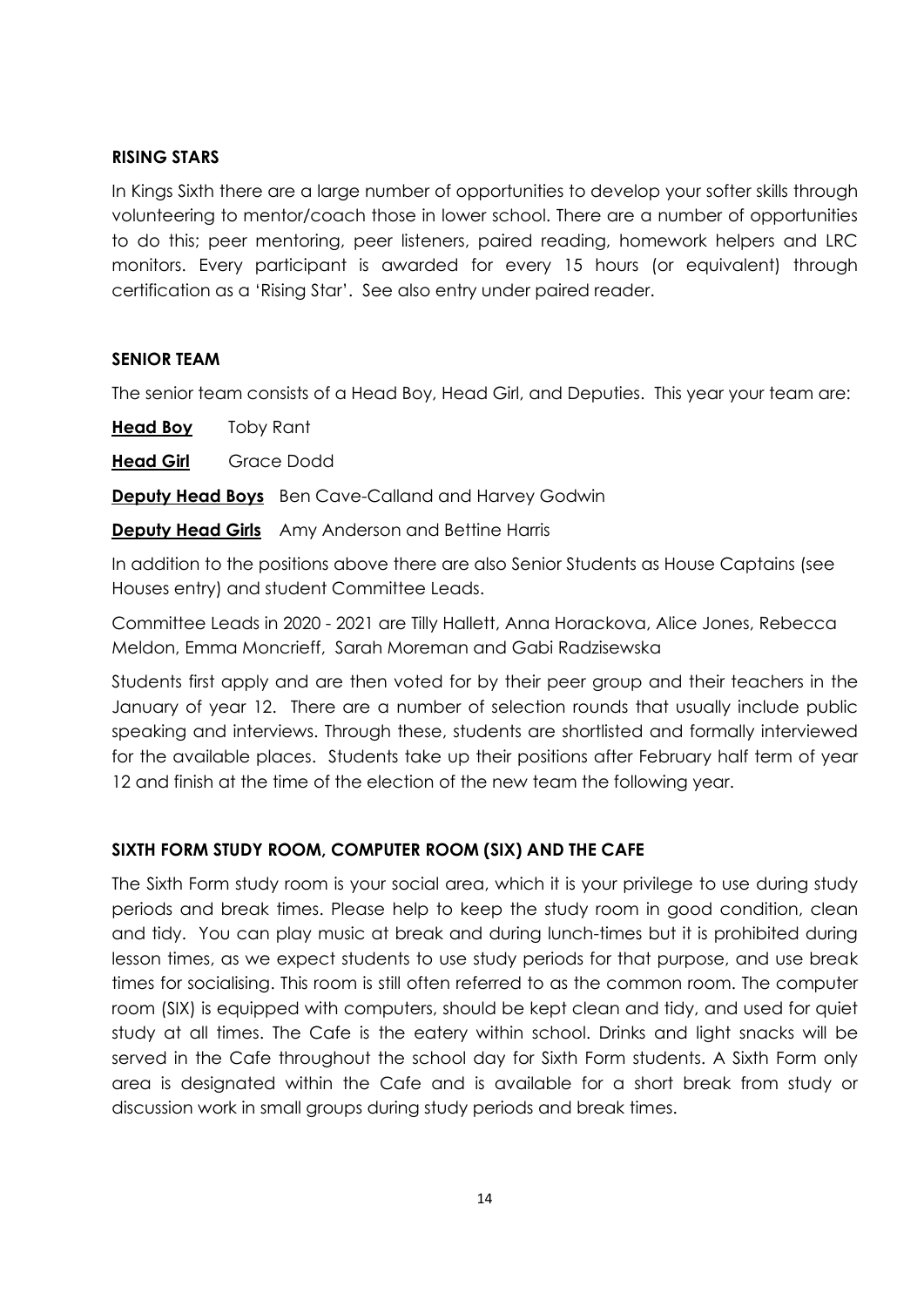# **SMOKING**

The Kings of Wessex has a no smoking policy for all users of the school. Smoking is not permitted by students on site or within the vicinity of the school, this includes e-cigarettes. The area around Kings Fitness and Leisure is within the school site. Students are asked to respect this policy at all times.

# **SPORTS ACADEMY**

Kings Sports Academy is the programme to enable students to play sport at a competitive level and practice with specialist coaches to further their sporting ability. There is a monthly cost to be a member of the Sports Academy which also includes membership to the leisure centre. More details are available on the website [www.kingsfitness.co.uk](http://www.kingsfitness.co.uk/)

# **STUDY SKILLS**

A Level study demands new skills from you, including research, background reading, notetaking and more active contributions to classwork as well as extensive use of resources including IT. Don't panic if you find the gap between GCSE and A Level difficult to cross – ask your teachers and tutor for help. Be aware also of your own preferred learning styles: learning how to learn is an essential skill.

#### **SUMMER SCHOOLS**

A number of universities and organisations offer free or paid courses to help provide higher education or career-related experience (e.g. Sutton Trust, Oxford Uniq, Small Piece Trust, EDT). You will need to seek permission from Head of Sixth Form to attend and, as with Open Day visits, you will need to complete a visit form and have it signed by all your subject staff and tutor so the office are informed of your planned absence.

# **TARGET GRADES**

These are discussed with you early in the autumn term. The base grades are calculated from your GCSE results using nationally recognised transition matrices and reflect the grades that you should achieve in your A Level exams. They take into consideration the difficulty ranking of each A Level but they do not take into consideration how well you could do if you put in a lot of effort. They should be used as a benchmark that you should not fall below. There is an opportunity to moderate these target grades as they are by no means a limit to your performance.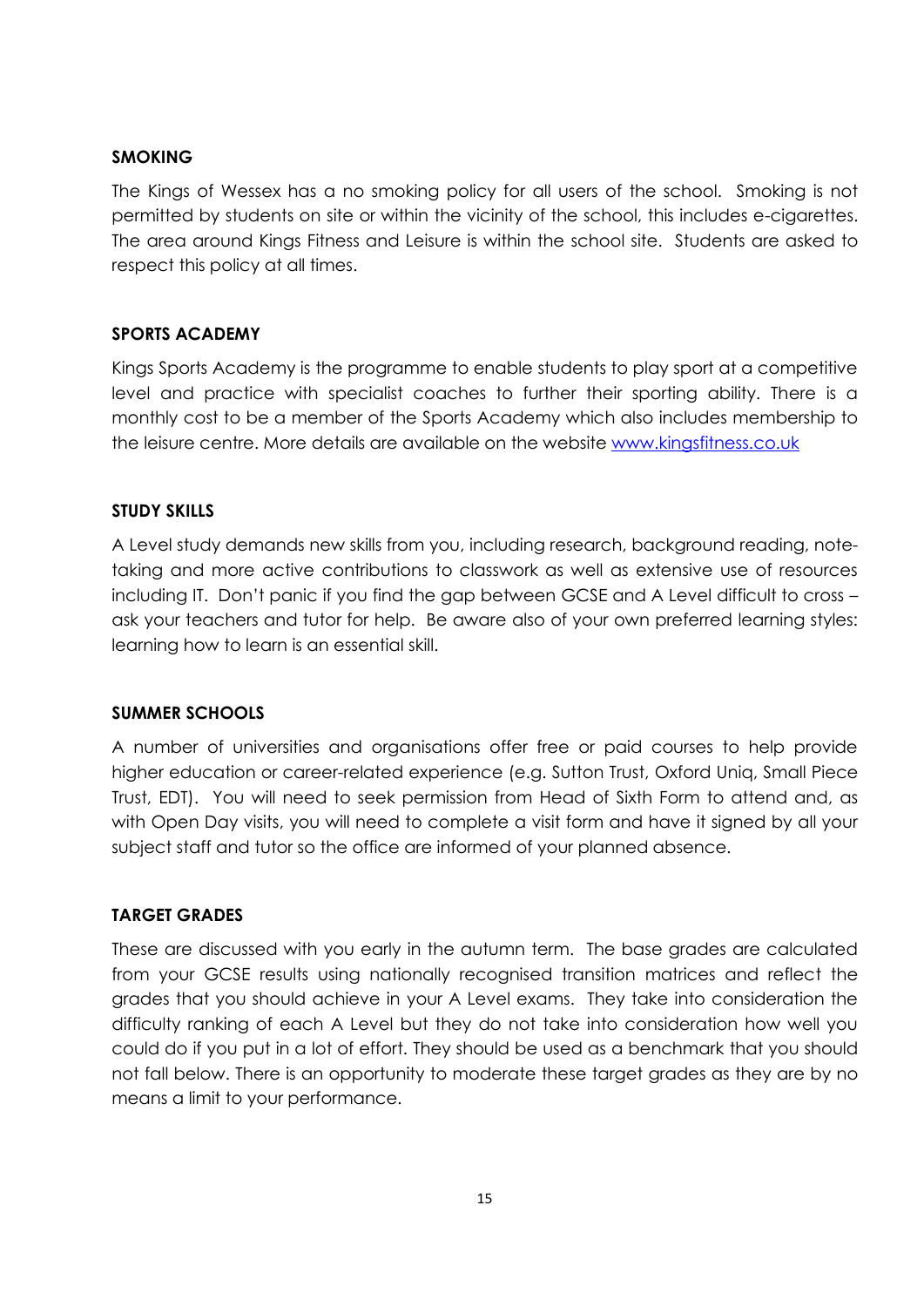#### **TUTOR GROUPS and TIME**

There are separate tutor groups for year 12 and 13 students. You will probably stay with the same tutor throughout your time in the Sixth Form. Your tutor will assist you in every way possible. Where difficulties arise, please seek your tutor's assistance at an early stage rather than allowing a problem to develop.

Tutor time is a compulsory session every Tuesday and Friday, and there is a programme of activities organised during this time. These might include help with applications, study skills, or team building exercises and quizzes. You are expected to be in your tutor rooms during this time, unless you have permission from your tutor to be elsewhere. Tutor time is essential and is not an extension of social time; it is a purposeful part of the day. Academic Mentoring also takes place during this time.

#### **UCAS**

The University and College Admissions System is the process by which you apply to universities at the start of year 13. The fee to apply to universities through UCAS is £24, usually payable online when you make your application. For UCAS, you may get grade offers or points offers. At A Level, due to the weighting used, the new specification points are:  $A^*$  - 56, A – 48, B – 40, C – 32, D – 24, E – 18. The EPQ, (Extended Project Qualification) as a stand-alone AS Level: A\* (only available for this qualification) – 28,  $A - 24$ ,  $B - 20$ ,  $C 16, D - 12, E - 8.$ 

#### **VOLUNTEERING**

Every student is encouraged to take part in volunteering either in the community or in an area that interests you as a potential profession. Universities and employers look favourably on students who have engaged in voluntary service. For those who complete 50 or 100 hours within a calendar year there is an opportunity to gain the Lions Young Leader in Service Award. See also entry under Rising Stars.

#### **WORK EXPERIENCE**

In year 12 you will undertake work experience during a designated week in the summer term. Work experience will help you to develop your career plans and support applications to higher education and/or employment. The scheme will be launched early in the academic year to enable you to secure a suitable placement. For some higher education courses further work experience may be required, e.g. teaching, medicine. You should make every effort to ensure that this does not happen during lessons. For all cases of work experience taken within school time you need to obtain your tutor's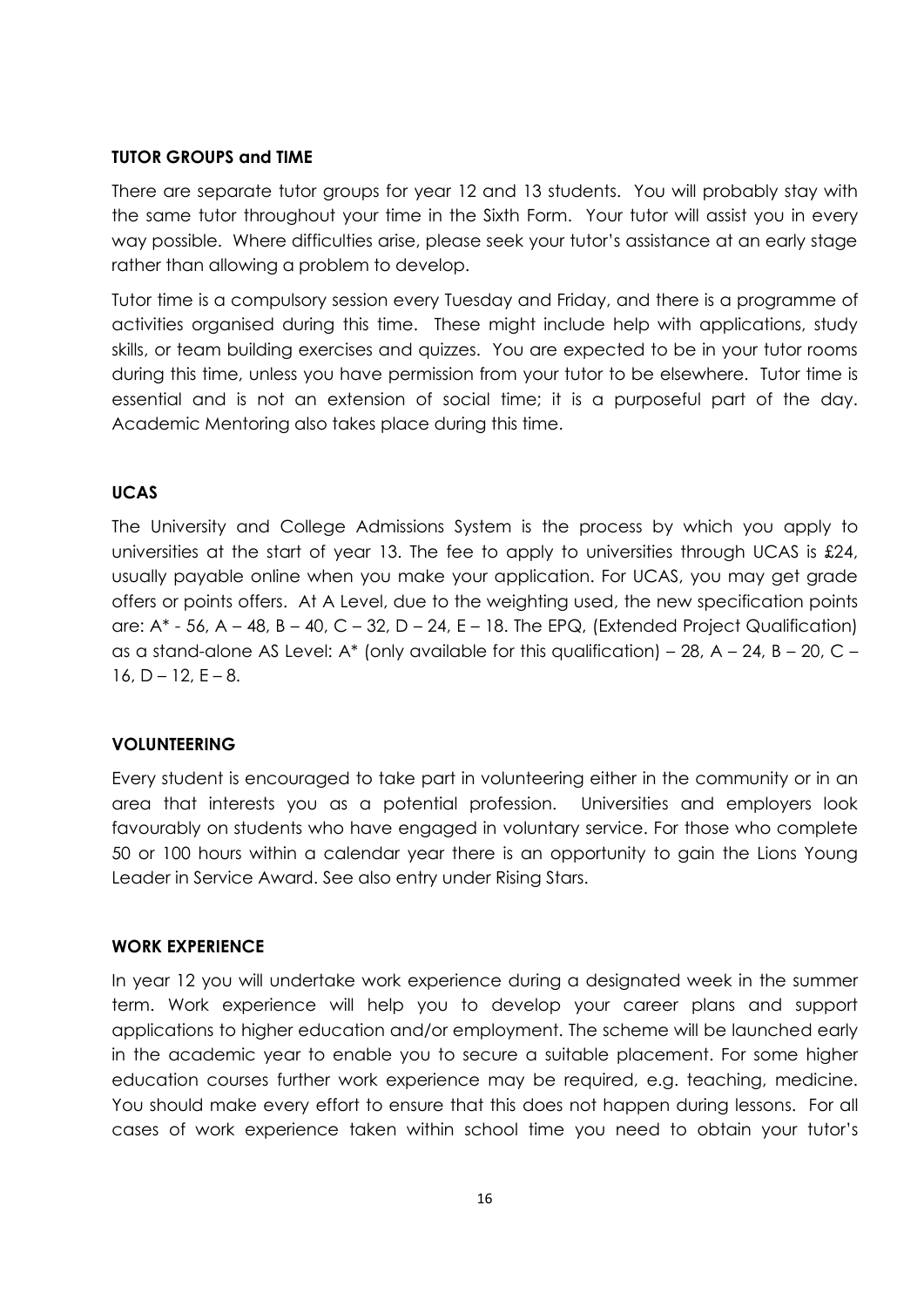approval, together with Head of Sixth Form or the Employability Co-ordinator in order to approve the additional placement time.